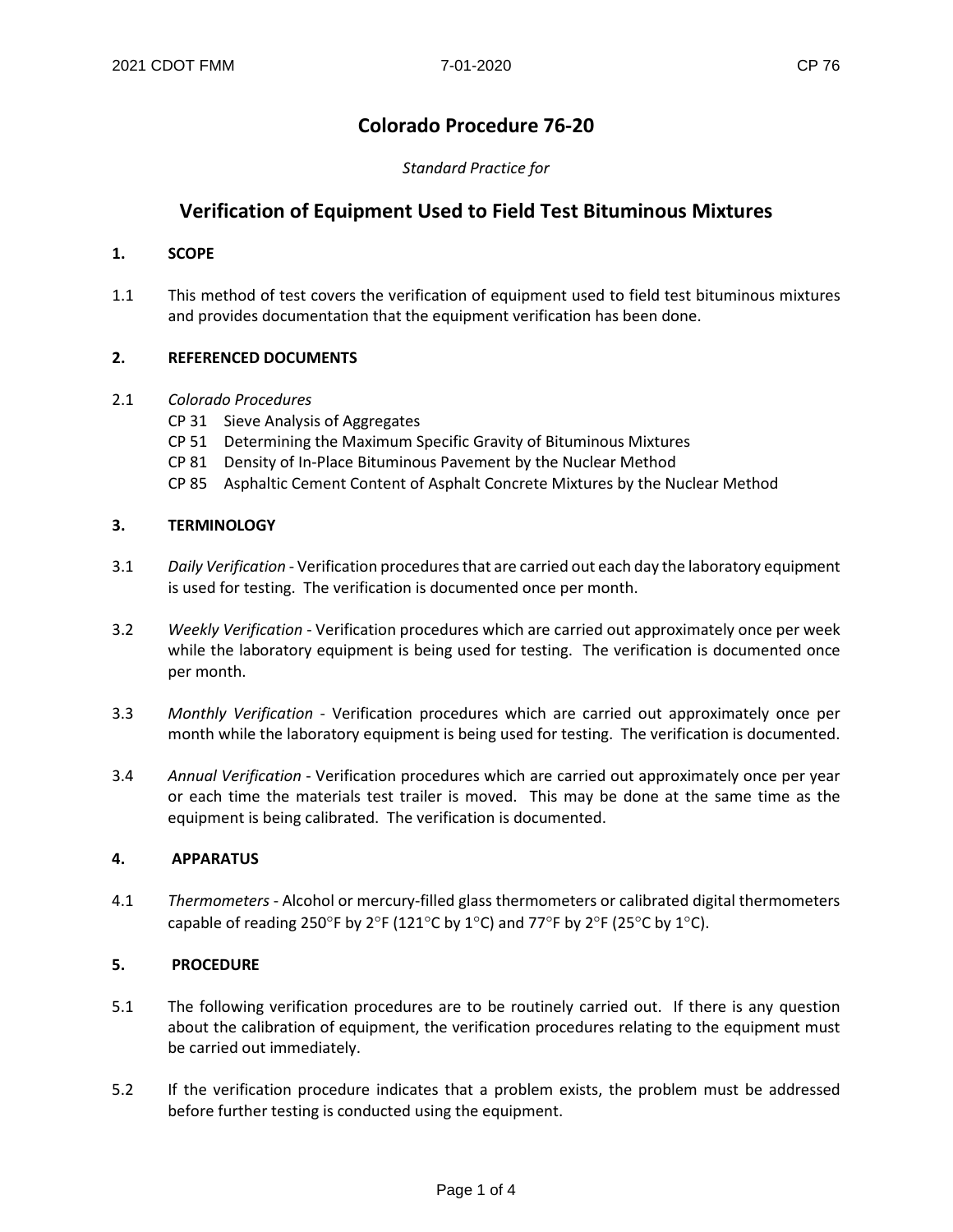#### **6. DAILY EQUIPMENT VERIFICATION**

- 6.1 Verify daily that the Nuclear Moisture/ Density (M/D) Gauge meets the standardization check on a reference standard block as specified in CP 81. Record on CDOT Form 746.
- 6.2 Verify daily that the Nuclear Asphalt Content (AC) Gauge meets the standard background test as specified in CP 85. Record on CDOT Form 772.

## **7. WEEKLY EQUIPMENT VERIFICATION**

- 7.1 Verify weekly that the oil in the vacuum pump used in CP 51 is not contaminated with water. Examine the desiccating crystals and oven-dry them when necessary.
- 7.2 Verify that the #200 (75 µm) sieve screen used for aggregate washes in CP 31 is free from holes and is tight.
- 7.3 Verify that the sieves used for gradations in CP 31 shall have tight screen mesh, cannot move, with no permanent deformation in the screen, and that there are no obvious defects, such as holes or broken solder in any of the screens. Also, ensure that the nested sieves fit together tightly enough to prevent loss of material during sieving and have a reasonably easy fit with the next sieve in the nest of sieves.
- 7.4 Verify that all scales are level.

#### **8. MONTHLY EQUIPMENT VERIFICATION**

- 8.1 Verify monthly that the mercury in the manometer used to measure the vacuum applied to samples in CP 51 is free of air bubbles.
- 8.2 Oven-dry the desiccating agent in the vacuum pump setup in CP 51 (indicating silica gel, 6-16 mesh, VWR).
- 8.3 Verify the weights of the flasks used to measure the maximum specific gravity in CP 51. The weights are measured with the flasks full of 77°F  $\pm$  1°F (25.0°C  $\pm$  0.5°C) water and covered by the same cover plate that is used during the test. If you are using temperatures other than 77°F (25°C) in the Rice test, prepare a chart of flask weight vs. water temperature containing at least 5 points, which span all of the temperatures you will be using.
- 8.4 Verify monthly that the Nuclear Asphalt Content (AC) Gauge meets the statistical stability test and the drift test as specified in CP 85.

#### **9. ANNUAL EQUIPMENT VERIFICATION**

- 9.1 Verify scale readings using a reference weight or weight set.
- 9.2 Verify the time that aggregate sieving is done by running the sieving adequacy test defined in CP 31.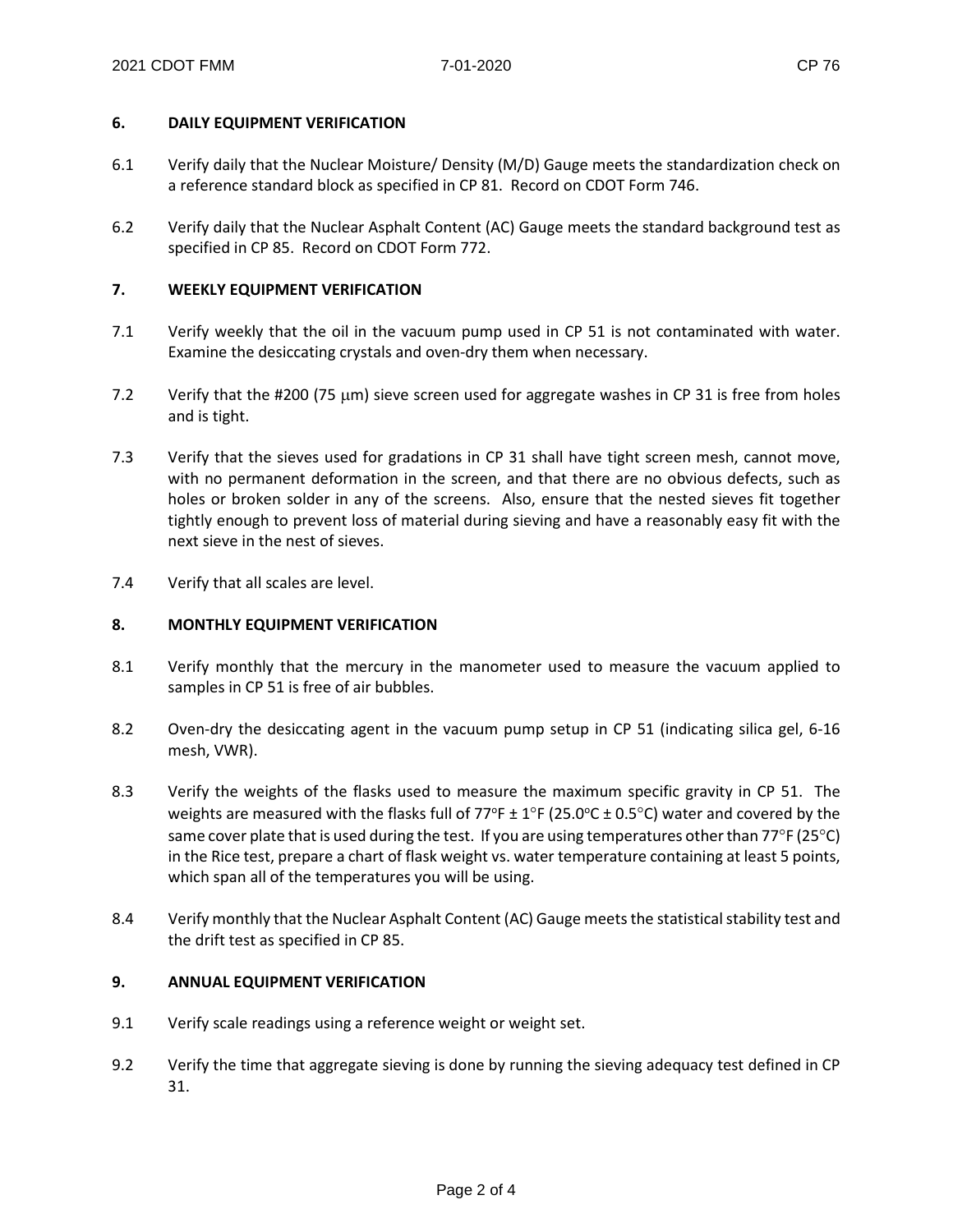# **CP 76 - Checklist for Field Bituminous Equipment Calibration - 2020**

Photocopy this sheet and keep a dated record of each calibration procedure. Write any necessary notes on the back of this sheet or additional sheets stapled to this one. Even though these activities are being verified daily or weekly, this checklist only needs to be completed monthly.

|                 | Tester (print name) ___                             | Date |
|-----------------|-----------------------------------------------------|------|
|                 |                                                     |      |
| <b>Daily</b>    |                                                     |      |
| 6.1             | Nuclear Moisture/Density Gauge Standardization Test | п    |
| 6.2             | Nuclear Asphalt Content Gauge Background Test       | п    |
| Weekly          |                                                     |      |
| 7.1             | Vacuum pump oil isn't contaminated with water       | п    |
| 7.2             | #200 wash screen in good condition                  | п    |
| 7.3             | Gradation screens in good condition                 | п    |
| 7.4             | Scales level                                        | п    |
| <b>Monthly</b>  |                                                     |      |
| 8.1             | Manometer mercury-free of air bubbles               | п    |
| 8.2             | Oven dry desiccating crystals                       | п    |
| 8.3             | Weights of Rice flasks with water and lids          | п    |
| 8.4             | Nuclear Asphalt Content Gauge Statistical Stability | п    |
| <b>Annually</b> |                                                     |      |
| 9.1             | Scales accurate                                     | П    |
| 9.2             | Sieving adequacy                                    | п    |

#### **Notes :**